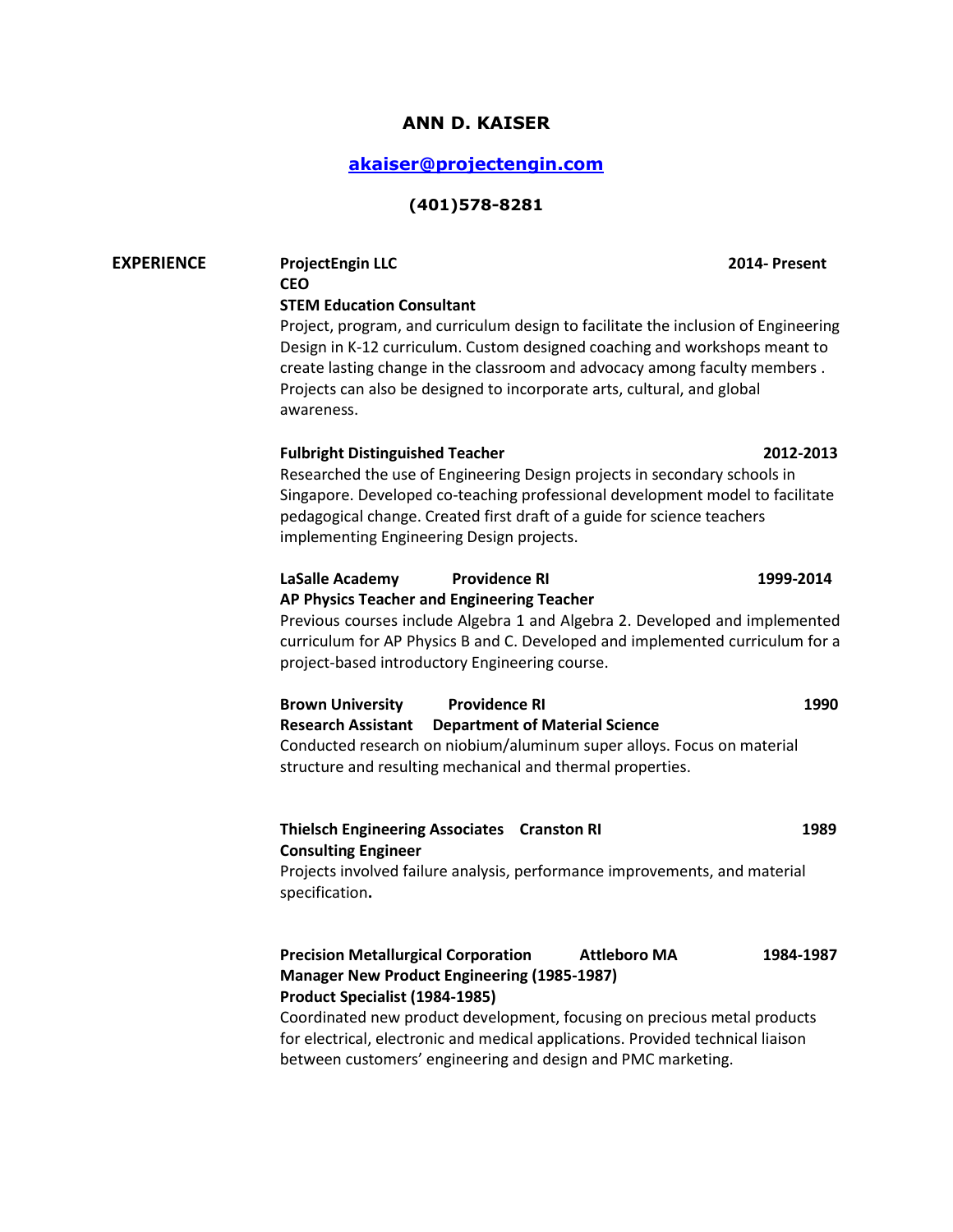| <b>Specialty Metals Division</b><br><b>Wallingford CT</b><br>Pfizer Inc.<br><b>Metallurgical Sales Engineer</b> | 1982-1983                                  |
|-----------------------------------------------------------------------------------------------------------------|--------------------------------------------|
| <b>Airco Industrial Gases</b><br>Murray Hill NJ<br><b>Metallurgical Engineer</b>                                | 1980-1982                                  |
| <b>INTERNSHIPS</b><br>1977-1980                                                                                 |                                            |
| <b>Rockefeller Foundation</b>                                                                                   | New York, NY                               |
| <b>CF &amp; I Steel Corporation</b>                                                                             | Pueblo, CO                                 |
| Dr. D. N. Beshers<br><b>Ford Motor Company</b>                                                                  | <b>Columbia University</b><br>Dearborn, MI |
|                                                                                                                 |                                            |
| <b>Columbia University</b><br><b>School of International and Public Affairs</b>                                 | New York, NY                               |
| <b>Master of International Affairs (MIA)</b>                                                                    | <b>May 1980</b>                            |
| Specialization in World Resources and Technology Transfer                                                       |                                            |
| International Fellow 1979-1980                                                                                  |                                            |
| <b>Columbia University</b>                                                                                      | New York, NY                               |
| <b>School of Engineering and Applied Science</b>                                                                |                                            |
| <b>B.S. Metallurgy</b>                                                                                          | <b>May 1979</b>                            |
| Various academic honors                                                                                         |                                            |
| <b>Brown University</b>                                                                                         | Providence, RI                             |
| <b>Department of Material Science</b>                                                                           |                                            |
| Graduate course work                                                                                            | 1990                                       |

# **AWARDS, PUBLICATIONS, AND PRESENTATIONS**

#### *AWARDS*

**EDUCATION** 

Small Business Administration Micro-entrepreneur of the Year 2017, New England region

Invited Panelist, National Academy of Engineering Convocation on Teacher Preparation for K-12 Engineering. National Academy of Sciences Washington DC Sept. 30 – Oct.1, 2016 <https://www.nap.edu/read/24700/chapter/1>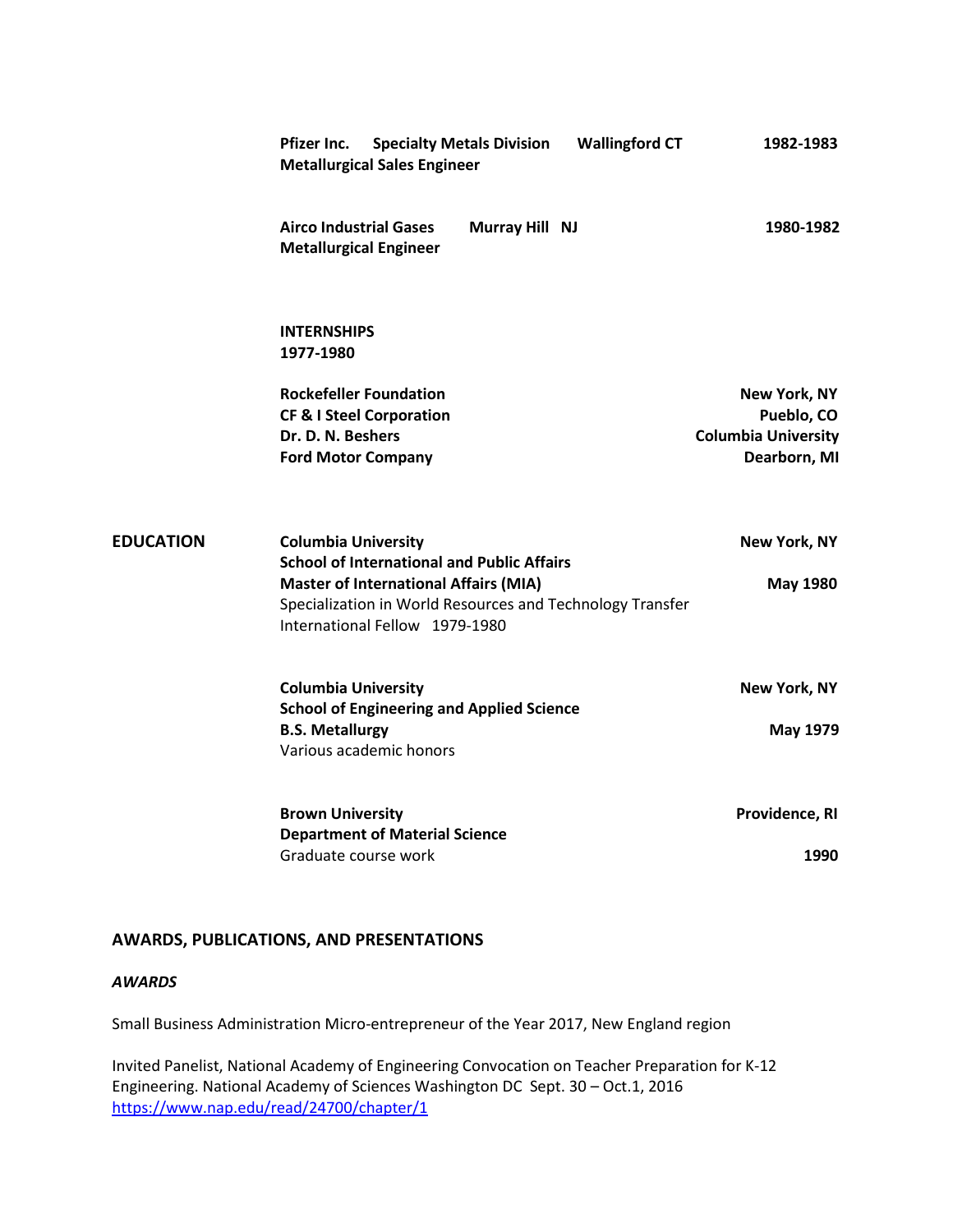Keynote Speaker, Danish National Science Education Conference, Roskilde, Denmark, March 2015 Member, Fulbright Review Panel, Institute of International Education, Washington, DC, February 2015 Reviewer, Frontiers in Education Conference, ASEE, 2015 Nominee, Fulbright Alumni of the Month, Institute for International Education, November 2014 Top Overseas Teacher Award, Invited Presenter, Teachers Conference 2014, Singapore, June, 2014 Reviewer, Fulbright Distinguished Teacher Awards, January 2014 Fulbright Distinguished Teacher Award, Singapore, 2012-2013 International Fellow, Columbia University School of International and Public Affairs, 1979-80 Life member, Tau Beta Pi (International engineering honor society)

#### *PRESENTATIONS*

"Designing Innovative Solutions to Global Challenges", TABS Global Conference, Newport, RI, April 2019

"E is the Key: Primary Power" ", NCEA Conference, Chicago, IL, April 2019

"Empathy, Engagement, Empowerment: Engineering Solutions to Global Challenges" DC Public Schools GlobalEdCon, Washington, DC, October 2018

"E is the Key: Engineering Engaging and Empowering Learning Experiences in Your STEM Classes" Atlanta/Savannah Dioceses Teachers Conference, Atlanta, GA, October 2018

"Meaningful Assessment Methods in Project-based STEM and STEAM Classrooms", NCEA Assessment Symposium, Philadelphia, PA, June 2018

"From United Nations SDGs to STEAM Projects: Engineering a Better World" GlobalMindEd Conference, Denver, CO, June 2018

"STEM Outreach Toolkit", SIMConnectLive Conference, Dallas, TX, April 2018

"Engineering Design in STEM and STEAM Curriculum", Institute for Catholic Schools Curriculum Leadership Team Symposia, St. John's University, New York, NY, November 2017 and March 2018

"Creativity, Critical Thinking, and Global View in the K-12 STEM Classroom: Engineering Entrepreneurship, Empathy, and Empowerment, GlobalMindEd Conference, Denver, CO, June 2017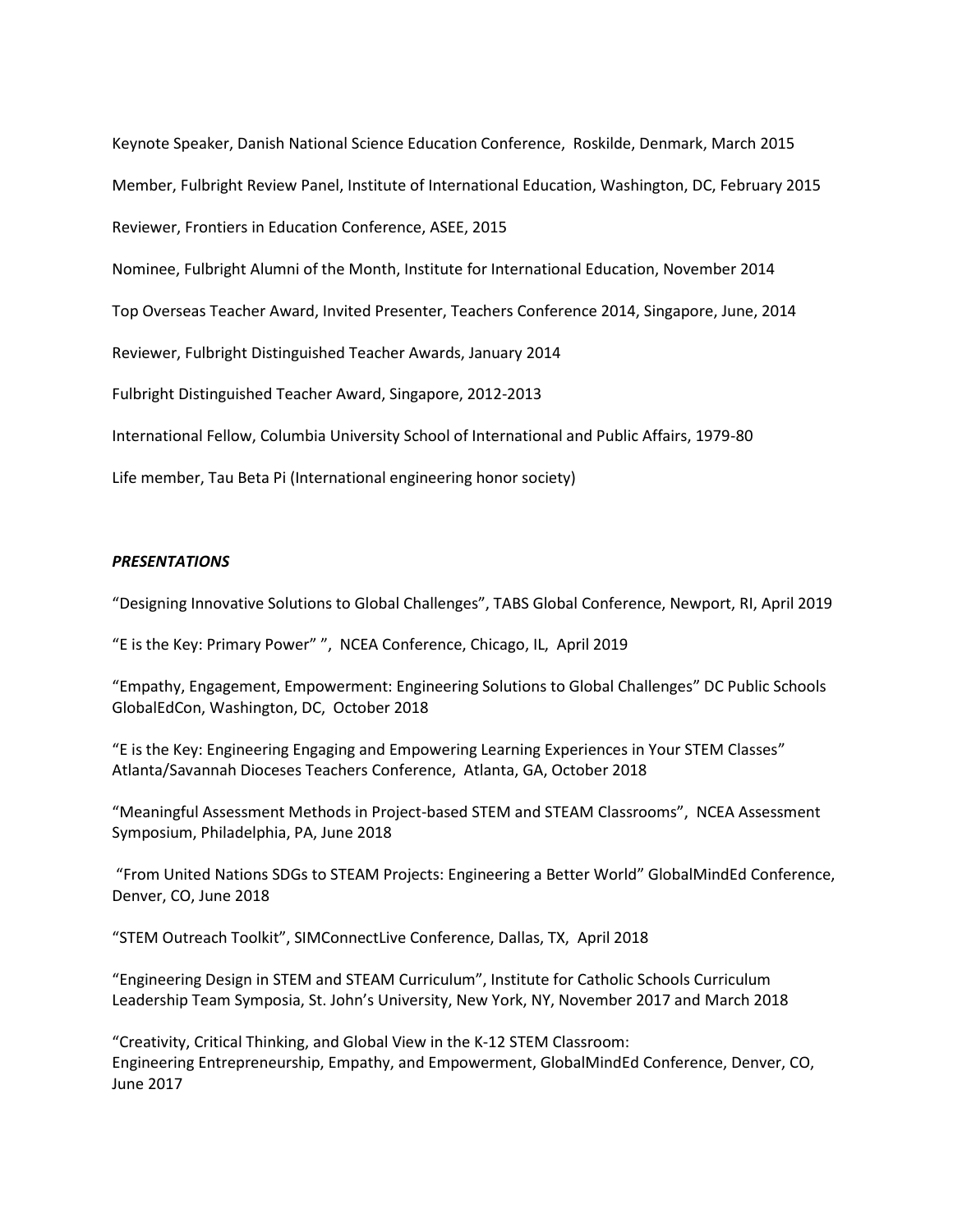"Maximizing the E in STEM Engineering Engagement, Enthusiasm, Empowerment, and Empathy in Your Classroom", NCEA Conference, St. Louis, MO, April 2017

"Engineering Solutions to Global Challenges; Primary and Secondary School Curriculum", Practical Pedagogies Conference (International Schools), Toulouse, France, November 2016

"EngineerGOOD: Global Challenges, Local Solutions", Global Education Forum, Asia Society, Philadelphia, PA, October 2016

"Fostering a Matrix of Innovation in K-12 Classrooms; Engineering in the NGSS" RI Association of School Principals, East Greenwich RI, August 2016

"Engage Your Inner Engineer: Capitalizing (on) the "E" in STEM" NSTA STEM Forum, Denver CO, July 2016

"Engineer Good: Engineering Solutions to Global Challenges" NCEA STREAM Symposium, Philadelphia, PA June 2016 (invited presenter)

"ENGINEERING BY Nature Bio-inspired Materials", Design Science Symposium, RI School of Design, Providence, RI May 2016

"The Evolution from Science to Engineering in the K-12 STEM Classroom" Rhode Island ASCD, Johnston RI, May 2016

"An Appropriate Technology Response to Disasters: Using Local Materials for Housing" Materials in STEM (MAST) Conference, Cocoa Beach, FL November 2015

"Engineering Curriculum for Global Issues; Focus on Light" Massachusetts Association of Science Teachers, Framingham MA, November 2015

"Engineering Design Projects to Develop Culturally Appropriate Technologies for a Sustainable World", Global Education Forum, Asia Society, Philadelphia, PA, October 2015

"Engage Your Inner Engineer - The Evolution from Science to Engineering in the STEM Classroom" STEM Think Tank, Nashville, TN July 2015

"Building a Better World: Engineering Disaster-Proof Housing" ASEE K-12 Workshop, Seattle, WA, June 2015

"Engineering Innovative STEM Curriculum" Danish National Science Education Conference, Roskilde, Denmark, March 2015

"Engineering: The NGSS and Beyond" Rhode Island Science Teachers Association, March 2015

"From Micro to Macro: How Microstructure Affects Macroscopic Material Properties" National Educators Workshop, Seattle, November 2014 (peer-reviewed published work)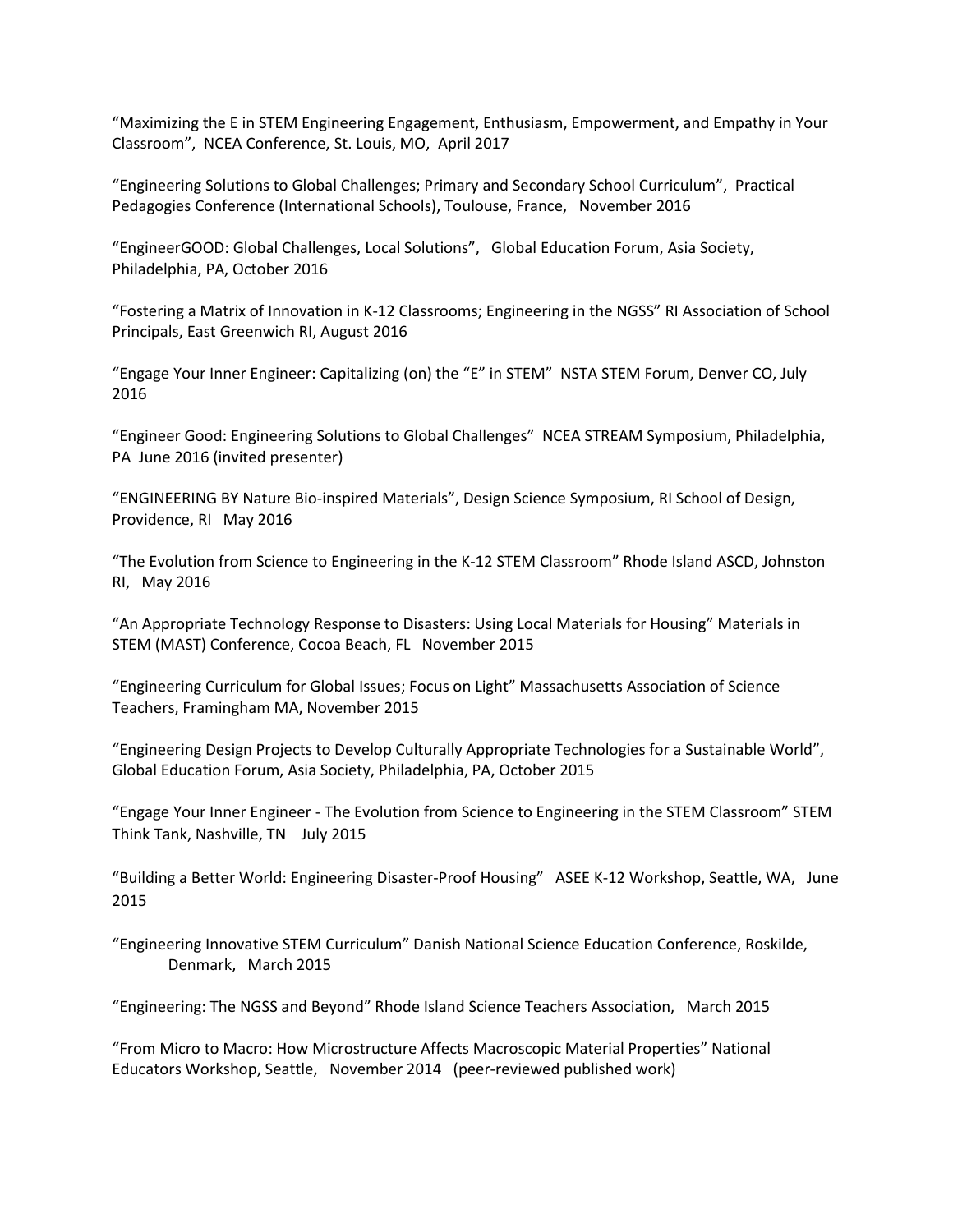- "A Modular Approach to Using the Engineering Design Process in Secondary Science Curriculum; Experiences in Singapore and the United States" (peer reviewed publication) Frontiers in Education (FIE) Conference**,** Madrid, October 2014
- "How to ReEngineer High School Science" revision 1 (Work in progress)
- "The Use of Engineering Projects to Include Ethics, Values and Global Citizenship Issues in Science Curriculum" Teachers Conference 2014, Singapore, June 2014
- "Using Engineering Design Projects in Physics Courses" National Science Teachers Association Conference Boston, MA, April 2014
- "Engineering Design Projects in Science Courses; Experiences in Singapore and the United States" Rhode Island Science Teachers Association Co, Providence, RI, February 2014

"Engineering a Better World" LaSallian Huether Conference, New Orleans, LA, November 2013

Fulbright Alumni Panelist, Washington DC, August 2013

"Redesigning Teaching Science" School of Science and Technology, Singapore, July 2013

"Introducing Engineering Design Projects in Physics Class" Fulbright Session, Academy of Singapore Teachers, Singapore, May 2013

"Re-Engineering Physics" Academy of Singapore Teachers, Singapore, March 2013

- "Incorporating "Engineering" Thinking into Traditional Math and Science Curriculum" ITEEA Conference, Long Beach, CA, March 2012
- "Encouraging Creativity in Engineering" International Technology and Engineering Education Association (ITEEA) Conference, Minneapolis, MN, March 2011

"Developing an Introductory Engineering Course a for LaSallian High Schools" LaSallian Huether Conference, Cincinnati, OH November 2010

# *PUBLICATIONS; MEDIA*

*Peer-reviewed technical paper based on research in Singapore*

"A Modular Approach to Using the Engineering Design Process in Secondary Science Curriculum: Experiences in Singapore and the United States" Proceedings Frontiers in Education Conference (FIE), 2014 IEEE

[http://ieeexplore.ieee.org/xpl/articleDetails.jsp?arnumber=7044428&refinements%3D4228383](http://ieeexplore.ieee.org/xpl/articleDetails.jsp?arnumber=7044428&refinements%3D4228383453%26filter%3DAND%28p_IS_Number%3A7043978%29) [453%26filter%3DAND%28p\\_IS\\_Number%3A7043978%29](http://ieeexplore.ieee.org/xpl/articleDetails.jsp?arnumber=7044428&refinements%3D4228383453%26filter%3DAND%28p_IS_Number%3A7043978%29)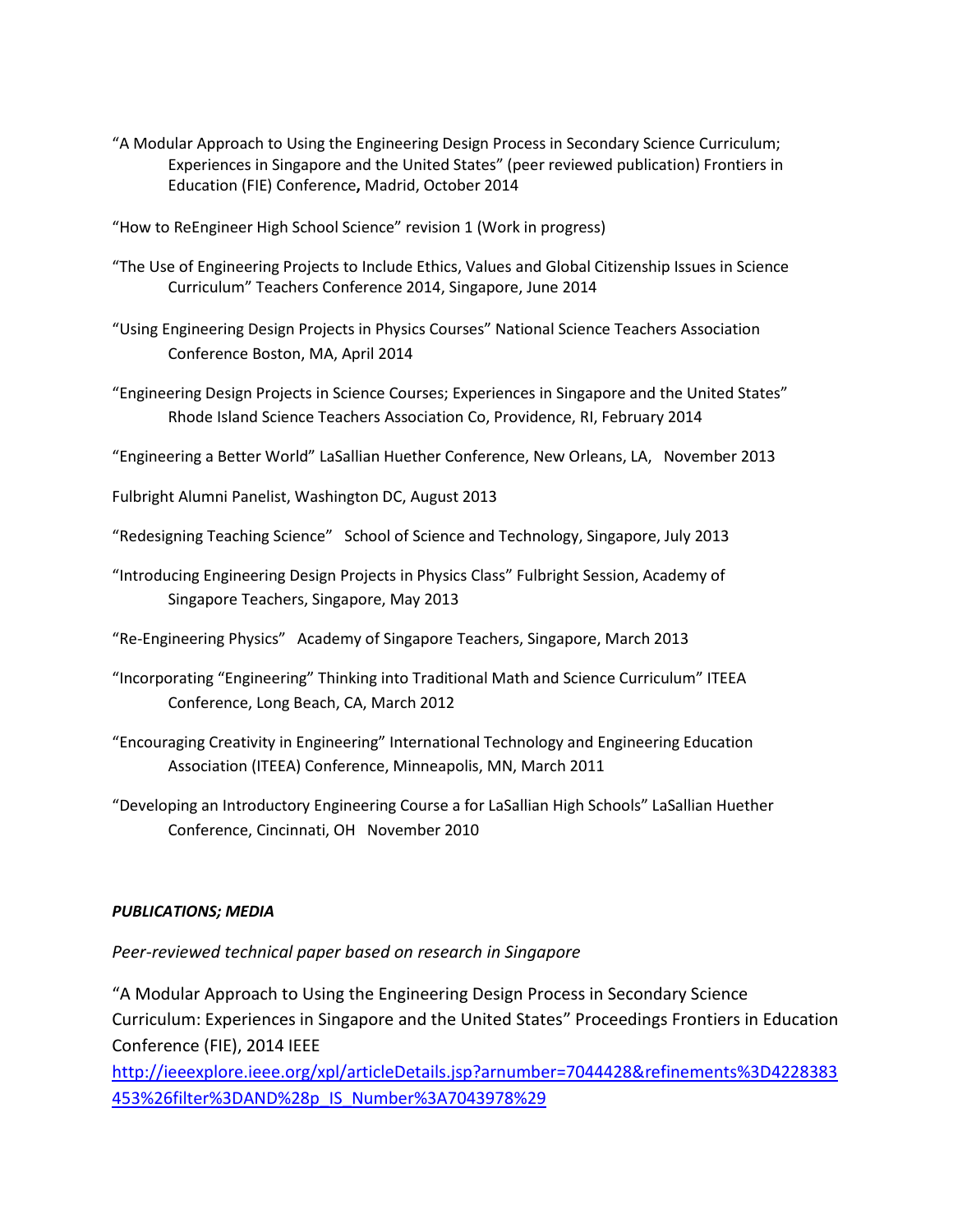Middle/High School project "Engineering Disaster-Proof Housing" on American Society for Engineering Education "Engineering Go for It" website

<http://teachers.egfi-k12.org/disaster-proof-housing/>

*Peer-reviewed curriculum for the inclusion of solid state material science in high school chemistry*

"Investigation of Material Properties" Materials Education Organization [http://materialseducation.org/educators/matedu](http://materialseducation.org/educators/matedu-modules/docs/Investigation_of_Material_Properties.pdf)[modules/docs/Investigation\\_of\\_Material\\_Properties.pdf](http://materialseducation.org/educators/matedu-modules/docs/Investigation_of_Material_Properties.pdf)

"Micro to Macro: Linking Microstructure to Material Properties" [http://materialseducation.org/educators/matedu-modules/docs/Micro\\_to\\_Macro.pdf](http://materialseducation.org/educators/matedu-modules/docs/Micro_to_Macro.pdf)

"NCEA Talk" blog – invited contributor

*"Maximizing the E in STEM: Engineering, Engagement, Enthusiasm, Empowerment, and Empathy in Your Classroom"* June 2017

# **Self – authored Blogs**

*ProjectEngin: Bringing the E into Your STEM Classrooms* <https://projectengin.wordpress.com/>

*KaiserSing: 6 Months in Singapore as a Fulbright Teacher* <https://kaisersing.wordpress.com/>

# **Radio Interviews**

Big Beacon Radio – David Goldberg, host [http://bigbeacon.org/2016/10/big-beacon-radio-ep-](http://bigbeacon.org/2016/10/big-beacon-radio-ep-60-bringing-engineering-design-k-12-interview-projectengins-ann-kaiser/)[60-bringing-engineering-design-k-12-interview-projectengins-ann-kaiser/](http://bigbeacon.org/2016/10/big-beacon-radio-ep-60-bringing-engineering-design-k-12-interview-projectengins-ann-kaiser/)

Education Talk Radio – Larry Jacobs, host

"*Teaching More Engineering in STEM Classes"*  [http://www.blogtalkradio.com/edutalk/2016/09/07/teaching-more-engineering-in](http://www.blogtalkradio.com/edutalk/2016/09/07/teaching-more-engineering-in-stem)[stem](http://www.blogtalkradio.com/edutalk/2016/09/07/teaching-more-engineering-in-stem)